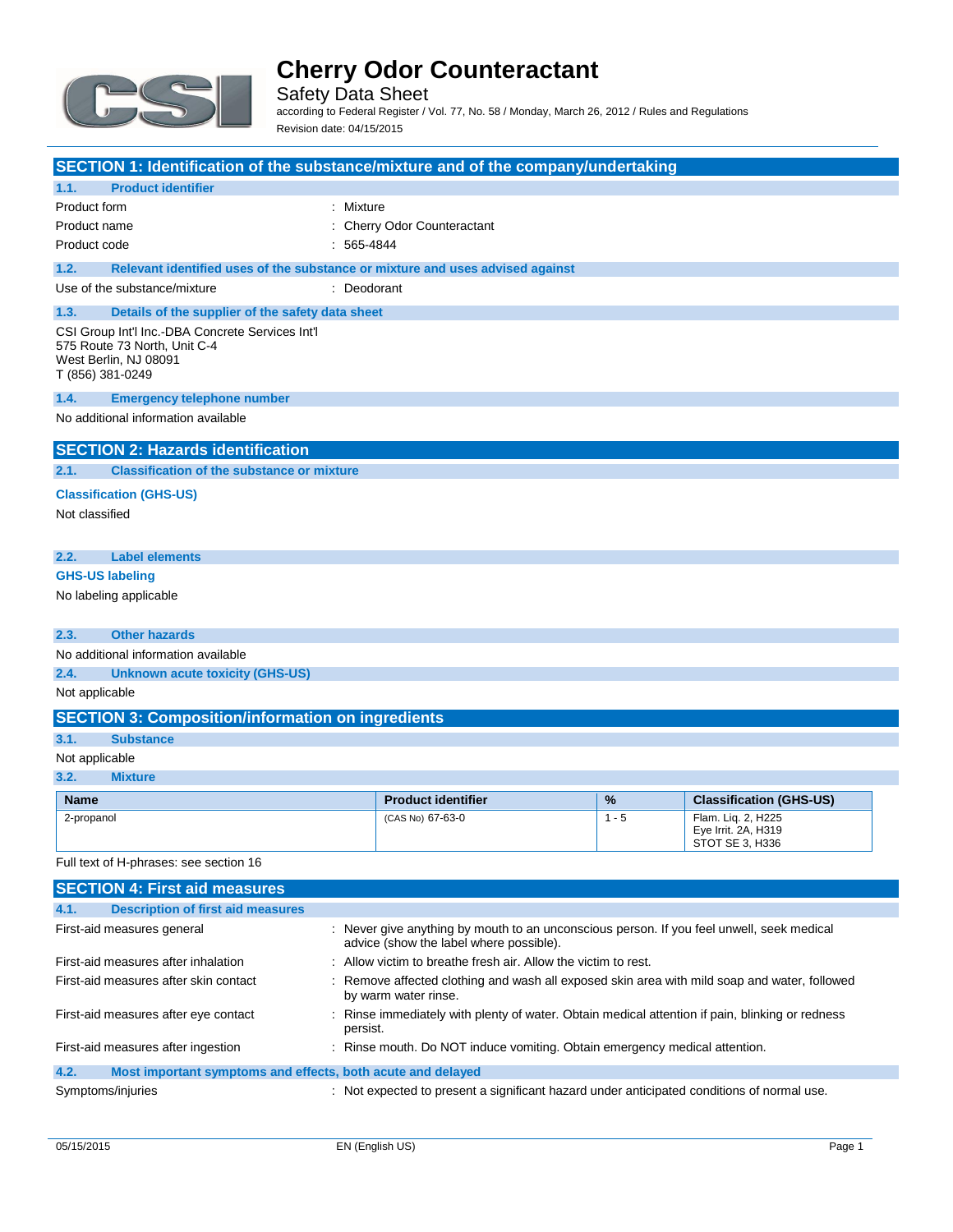Safety Data Sheet

according to Federal Register / Vol. 77, No. 58 / Monday, March 26, 2012 / Rules and Regulations

| 4.3.                                                      | Indication of any immediate medical attention and special treatment needed                              |                                                                                                                                                                                                      |  |
|-----------------------------------------------------------|---------------------------------------------------------------------------------------------------------|------------------------------------------------------------------------------------------------------------------------------------------------------------------------------------------------------|--|
| No additional information available                       |                                                                                                         |                                                                                                                                                                                                      |  |
| <b>SECTION 5: Firefighting measures</b>                   |                                                                                                         |                                                                                                                                                                                                      |  |
| 5.1.<br><b>Extinguishing media</b>                        |                                                                                                         |                                                                                                                                                                                                      |  |
| Suitable extinguishing media                              | : Foam. Dry powder. Carbon dioxide. Water spray. Sand.                                                  |                                                                                                                                                                                                      |  |
| Unsuitable extinguishing media                            | : Do not use a heavy water stream.                                                                      |                                                                                                                                                                                                      |  |
| 5.2.                                                      | Special hazards arising from the substance or mixture                                                   |                                                                                                                                                                                                      |  |
| No additional information available                       |                                                                                                         |                                                                                                                                                                                                      |  |
| 5.3.<br><b>Advice for firefighters</b>                    |                                                                                                         |                                                                                                                                                                                                      |  |
| Firefighting instructions                                 |                                                                                                         | Use water spray or fog for cooling exposed containers. Exercise caution when fighting any<br>chemical fire. Prevent fire-fighting water from entering environment.                                   |  |
| Protection during firefighting                            |                                                                                                         | : Do not enter fire area without proper protective equipment, including respiratory protection.                                                                                                      |  |
| <b>SECTION 6: Accidental release measures</b>             |                                                                                                         |                                                                                                                                                                                                      |  |
| 6.1.                                                      | Personal precautions, protective equipment and emergency procedures                                     |                                                                                                                                                                                                      |  |
| 6.1.1.<br>For non-emergency personnel                     |                                                                                                         |                                                                                                                                                                                                      |  |
| Emergency procedures                                      | : Evacuate unnecessary personnel.                                                                       |                                                                                                                                                                                                      |  |
| 6.1.2.<br>For emergency responders                        |                                                                                                         |                                                                                                                                                                                                      |  |
| Protective equipment                                      | : Equip cleanup crew with proper protection.                                                            |                                                                                                                                                                                                      |  |
| Emergency procedures                                      | : Ventilate area.                                                                                       |                                                                                                                                                                                                      |  |
| 6.2.<br><b>Environmental precautions</b>                  |                                                                                                         |                                                                                                                                                                                                      |  |
|                                                           | Prevent entry to sewers and public waters. Notify authorities if liquid enters sewers or public waters. |                                                                                                                                                                                                      |  |
| 6.3.                                                      | Methods and material for containment and cleaning up                                                    |                                                                                                                                                                                                      |  |
| Methods for cleaning up                                   | spillage. Store away from other materials.                                                              | : Soak up spills with inert solids, such as clay or diatomaceous earth as soon as possible. Collect                                                                                                  |  |
| 6.4.<br><b>Reference to other sections</b>                |                                                                                                         |                                                                                                                                                                                                      |  |
| See Heading 8. Exposure controls and personal protection. |                                                                                                         |                                                                                                                                                                                                      |  |
| <b>SECTION 7: Handling and storage</b>                    |                                                                                                         |                                                                                                                                                                                                      |  |
| 7.1.<br><b>Precautions for safe handling</b>              |                                                                                                         |                                                                                                                                                                                                      |  |
| Precautions for safe handling                             | of vapor.                                                                                               | : Wash hands and other exposed areas with mild soap and water before eating, drinking or<br>smoking and when leaving work. Provide good ventilation in process area to prevent formation             |  |
| 7.2.                                                      | Conditions for safe storage, including any incompatibilities                                            |                                                                                                                                                                                                      |  |
| Storage conditions                                        | use.                                                                                                    | : Keep only in the original container in a cool, well ventilated place away from heat, hot surfaces,<br>sparks, open flame and other ignition sources. No smoking. Keep container closed when not in |  |
| Incompatible products                                     | Strong bases. Strong acids.                                                                             |                                                                                                                                                                                                      |  |
| Incompatible materials                                    | Sources of ignition. Direct sunlight.                                                                   |                                                                                                                                                                                                      |  |
| 7.3.<br><b>Specific end use(s)</b>                        |                                                                                                         |                                                                                                                                                                                                      |  |
| No additional information available                       |                                                                                                         |                                                                                                                                                                                                      |  |
| <b>SECTION 8: Exposure controls/personal protection</b>   |                                                                                                         |                                                                                                                                                                                                      |  |
| 8.1.<br><b>Control parameters</b>                         |                                                                                                         |                                                                                                                                                                                                      |  |
| <b>Cherry Odor Counteractant</b>                          |                                                                                                         |                                                                                                                                                                                                      |  |
| <b>ACGIH</b>                                              | Not applicable                                                                                          |                                                                                                                                                                                                      |  |
| <b>OSHA</b>                                               | Not applicable                                                                                          |                                                                                                                                                                                                      |  |
| 2-propanol (67-63-0)                                      |                                                                                                         |                                                                                                                                                                                                      |  |
| <b>ACGIH</b>                                              | ACGIH TWA (ppm)                                                                                         | 200 ppm                                                                                                                                                                                              |  |
| <b>ACGIH</b>                                              | ACGIH STEL (ppm)                                                                                        | $200$ ppm                                                                                                                                                                                            |  |
| <b>ACGIH</b>                                              | Remark (ACGIH)                                                                                          | Eye & URT irr; CNS impair                                                                                                                                                                            |  |
| <b>OSHA</b>                                               | OSHA PEL (TWA) (mg/m <sup>3</sup> )                                                                     | 980 mg/m <sup>3</sup>                                                                                                                                                                                |  |
| 05/15/2015                                                | EN (English US)                                                                                         | 2/6                                                                                                                                                                                                  |  |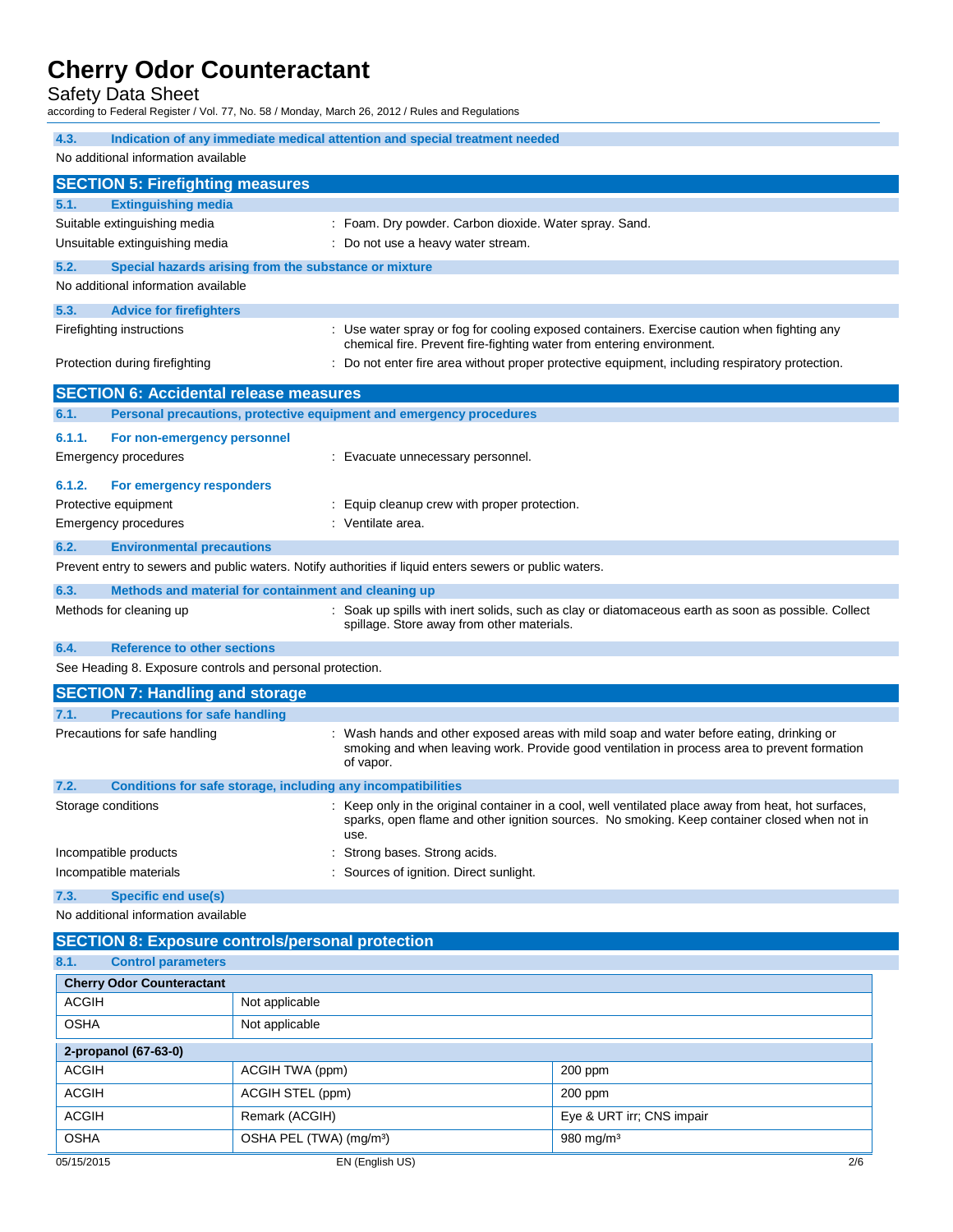Safety Data Sheet

according to Federal Register / Vol. 77, No. 58 / Monday, March 26, 2012 / Rules and Regulations

| 2-propanol (67-63-0)                               |                                                                                                                                 |  |
|----------------------------------------------------|---------------------------------------------------------------------------------------------------------------------------------|--|
| <b>OSHA</b>                                        | OSHA PEL (TWA) (ppm)<br>400 ppm                                                                                                 |  |
|                                                    |                                                                                                                                 |  |
| 8.2.<br><b>Exposure controls</b>                   |                                                                                                                                 |  |
| Personal protective equipment                      | : Avoid all unnecessary exposure.                                                                                               |  |
|                                                    |                                                                                                                                 |  |
| Hand protection                                    | : Wear protective gloves/eye protection/face protection protective gloves.                                                      |  |
| Eye protection                                     | : Chemical goggles or safety glasses.                                                                                           |  |
| Respiratory protection                             | : Wear appropriate mask.                                                                                                        |  |
| Other information                                  | : Do not eat, drink or smoke during use.                                                                                        |  |
| <b>SECTION 9: Physical and chemical properties</b> |                                                                                                                                 |  |
| 9.1.                                               | Information on basic physical and chemical properties                                                                           |  |
| Physical state                                     | : Liquid                                                                                                                        |  |
| Color                                              | : red                                                                                                                           |  |
| Odor                                               | $:$ Cherry                                                                                                                      |  |
| Odor threshold                                     | : No data available                                                                                                             |  |
| рH                                                 | $: 6.5 - 7$                                                                                                                     |  |
| Melting point                                      | : No data available                                                                                                             |  |
| Freezing point                                     | : No data available                                                                                                             |  |
| Boiling point                                      | : $212 - 220$ °F                                                                                                                |  |
| Flash point                                        | : $\geq 200$ °F                                                                                                                 |  |
| Relative evaporation rate (butyl acetate=1)        | : No data available                                                                                                             |  |
| Flammability (solid, gas)                          | No data available                                                                                                               |  |
| <b>Explosion limits</b>                            | No data available                                                                                                               |  |
| Explosive properties                               | No data available                                                                                                               |  |
| Oxidizing properties                               | No data available                                                                                                               |  |
| Vapor pressure                                     | : No data available                                                                                                             |  |
| Relative density                                   | : 1.03                                                                                                                          |  |
| Relative vapor density at 20 °C                    | : Same as water                                                                                                                 |  |
| Solubility                                         | Soluble in water.<br>Water: Solubility in water of component(s) of the mixture :<br>$\cdot$ $\cdot$ 0.3 g/100ml $\cdot$ $\cdot$ |  |
| Log Pow                                            | No data available                                                                                                               |  |
| Log Kow                                            | : No data available                                                                                                             |  |
| Auto-ignition temperature                          | : No data available                                                                                                             |  |
| Decomposition temperature                          | No data available                                                                                                               |  |
| Viscosity                                          | : No data available                                                                                                             |  |
| Viscosity, kinematic                               | No data available                                                                                                               |  |
| Viscosity, dynamic                                 | : No data available                                                                                                             |  |
| 9.2.<br><b>Other information</b>                   |                                                                                                                                 |  |

No additional information available

|                  | <b>SECTION 10: Stability and reactivity</b>          |
|------------------|------------------------------------------------------|
| 10.1.            | <b>Reactivity</b>                                    |
|                  | No additional information available                  |
| 10.2.            | <b>Chemical stability</b>                            |
|                  | Stable under normal conditions. Not established.     |
| 10.3.            | <b>Possibility of hazardous reactions</b>            |
| Not established. |                                                      |
| 10.4.            | <b>Conditions to avoid</b>                           |
|                  | Direct sunlight. Extremely high or low temperatures. |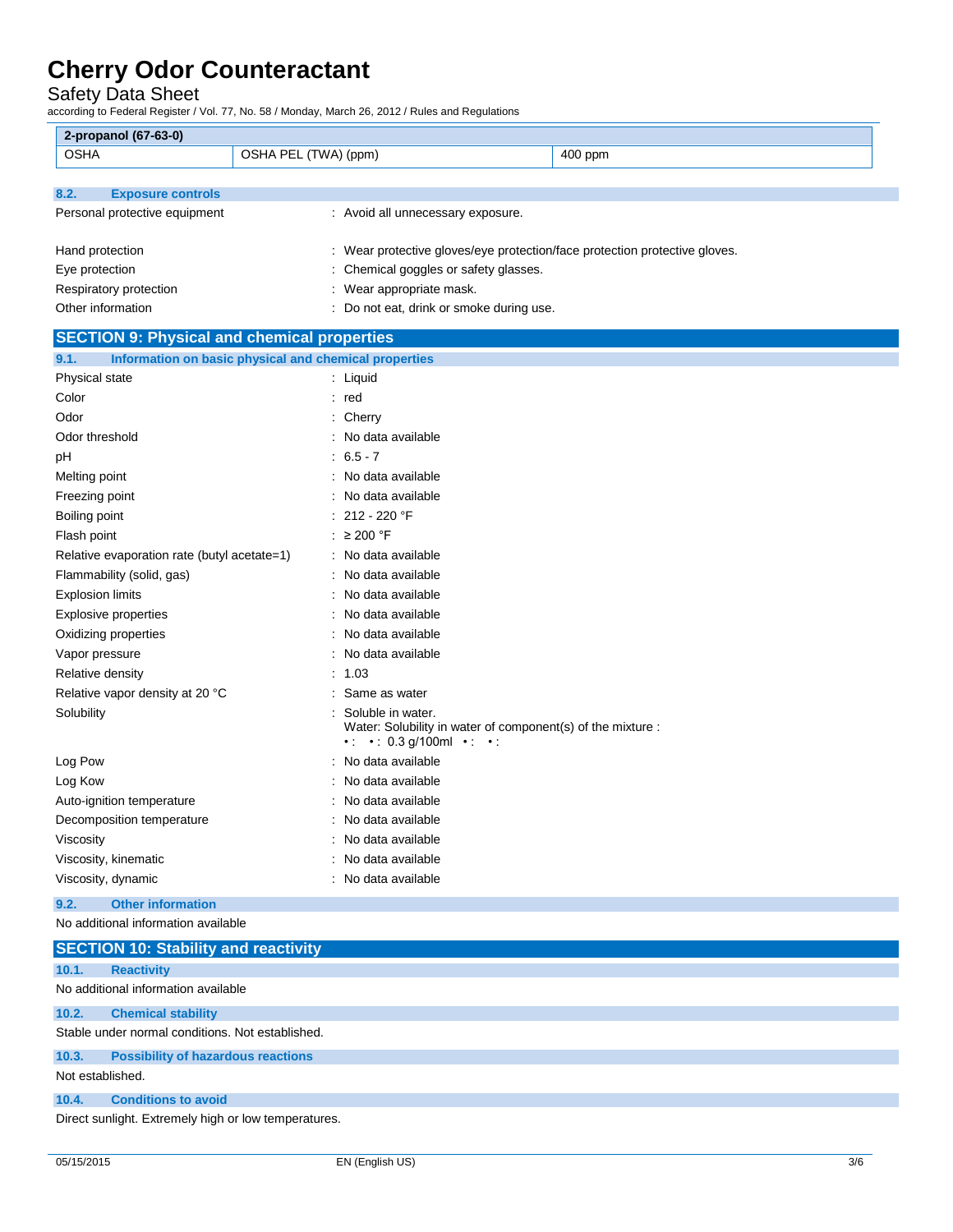Acute toxicity **in the case of the CALIC CONTEX :** Not classified

### Safety Data Sheet

according to Federal Register / Vol. 77, No. 58 / Monday, March 26, 2012 / Rules and Regulations

| 10.5. | Incompatible materials                       |
|-------|----------------------------------------------|
|       | Strong acids. Strong bases.                  |
|       |                                              |
| 10.6. | <b>Hazardous decomposition products</b>      |
|       | Fume, Carbon monoxide, Carbon dioxide,       |
|       | <b>SECTION 11: Toxicological information</b> |
| 11.1. | Information on toxicological effects         |

| 2-propanol (67-63-0)                                   |                                                                                                    |
|--------------------------------------------------------|----------------------------------------------------------------------------------------------------|
| LD50 oral rat                                          | 5045 mg/kg (Rat; OECD 401: Acute Oral Toxicity; Experimental value; 5840 mg/kg<br>bodyweight; Rat) |
| LD50 dermal rabbit                                     | 12870 mg/kg (Rabbit; Experimental value; Equivalent or similar to OECD 402; 16.4; Rabbit)          |
| LC50 inhalation rat (mg/l)                             | 73 mg/l/4h (Rat)                                                                                   |
| ATE US (oral)                                          | 5045.000 mg/kg body weight                                                                         |
| ATE US (dermal)                                        | 12870.000 mg/kg body weight                                                                        |
| ATE US (vapors)                                        | 73.000 mg/l/4h                                                                                     |
| ATE US (dust, mist)                                    | 73.000 mg/l/4h                                                                                     |
| Skin corrosion/irritation                              | : Not classified                                                                                   |
|                                                        | pH: 6.5 - 7                                                                                        |
| Serious eye damage/irritation                          | : Not classified                                                                                   |
|                                                        | pH: 6.5 - 7                                                                                        |
| Respiratory or skin sensitization                      | : Not classified                                                                                   |
| Germ cell mutagenicity                                 | : Not classified                                                                                   |
| Carcinogenicity                                        | : Not classified                                                                                   |
| 2-propanol (67-63-0)                                   |                                                                                                    |
| IARC group                                             | 3 - Not classifiable                                                                               |
| Reproductive toxicity                                  | : Not classified                                                                                   |
| Specific target organ toxicity (single exposure)       | : Not classified                                                                                   |
| Specific target organ toxicity (repeated<br>exposure)  | : Not classified                                                                                   |
| Aspiration hazard                                      | : Not classified                                                                                   |
| Potential Adverse human health effects and<br>symptoms | : Based on available data, the classification criteria are not met.                                |

| <b>SECTION 12: Ecological information</b> |                                                             |
|-------------------------------------------|-------------------------------------------------------------|
| 12.1.<br><b>Toxicity</b>                  |                                                             |
| 2-propanol (67-63-0)                      |                                                             |
| LC50 fish 1                               | 4200 mg/l (96 h; Rasbora heteromorpha; Flow-through system) |
| EC50 Daphnia 1                            | 10000 mg/l (48 h; Daphnia magna)                            |
| LC50 fish 2                               | 9640 mg/l (96 h; Pimephales promelas; Lethal)               |

| LC50 fish 2                                   | 9640 mg/l (96 h; Pimephales promelas; Lethal)                                                                                                                              |  |
|-----------------------------------------------|----------------------------------------------------------------------------------------------------------------------------------------------------------------------------|--|
| EC50 Daphnia 2                                | 13299 mg/l (48 h; Daphnia magna)                                                                                                                                           |  |
| Threshold limit algae 1                       | > 1000 mg/l (72 h; Scenedesmus subspicatus; Growth rate)                                                                                                                   |  |
| Threshold limit algae 2                       | 1800 mg/l (72 h; Algae; Cell numbers)                                                                                                                                      |  |
| 12.2.<br><b>Persistence and degradability</b> |                                                                                                                                                                            |  |
| <b>Cherry Odor Counteractant</b>              |                                                                                                                                                                            |  |
| Persistence and degradability                 | Not established.                                                                                                                                                           |  |
| 2-propanol (67-63-0)                          |                                                                                                                                                                            |  |
| Persistence and degradability                 | Readily biodegradable in water. Biodegradable in the soil. Biodegradable in the soil under<br>anaerobic conditions. No (test) data on mobility of the substance available. |  |
| Biochemical oxygen demand (BOD)               | 1.19 g $O_2$ /g substance                                                                                                                                                  |  |

I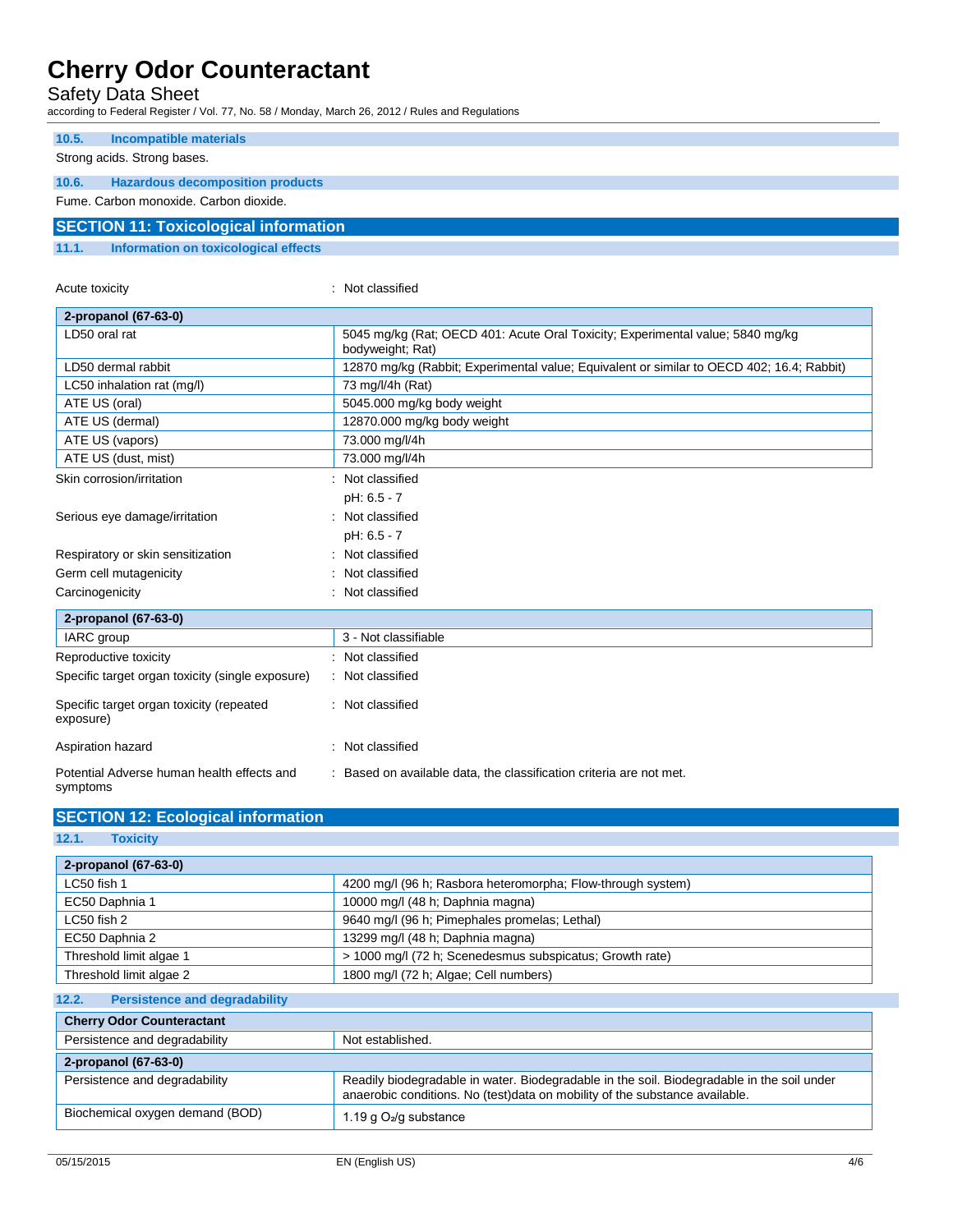### Safety Data Sheet

according to Federal Register / Vol. 77, No. 58 / Monday, March 26, 2012 / Rules and Regulations

| 2-propanol (67-63-0)                                                                                                  |                                                                           |  |
|-----------------------------------------------------------------------------------------------------------------------|---------------------------------------------------------------------------|--|
| Chemical oxygen demand (COD)                                                                                          | 2.23 g O <sub>2</sub> /g substance                                        |  |
| ThOD                                                                                                                  | 2.40 g O <sub>2</sub> /g substance                                        |  |
| BOD (% of ThOD)                                                                                                       | 0.49 % ThOD                                                               |  |
| 12.3.<br><b>Bioaccumulative potential</b>                                                                             |                                                                           |  |
| <b>Cherry Odor Counteractant</b>                                                                                      |                                                                           |  |
| Bioaccumulative potential                                                                                             | Not established.                                                          |  |
| 2-propanol (67-63-0)                                                                                                  |                                                                           |  |
| Log Pow                                                                                                               | 0.05 (Experimental value)                                                 |  |
| Bioaccumulative potential                                                                                             | Low potential for bioaccumulation (Log Kow $<$ 4).                        |  |
| 12.4.<br><b>Mobility in soil</b>                                                                                      |                                                                           |  |
| 2-propanol (67-63-0)                                                                                                  |                                                                           |  |
| Surface tension                                                                                                       | 0.021 N/m (25 °C)                                                         |  |
| 12.5.<br><b>Other adverse effects</b>                                                                                 |                                                                           |  |
| Effect on the global warming                                                                                          | : No known ecological damage caused by this product.                      |  |
|                                                                                                                       |                                                                           |  |
| Other information                                                                                                     | : Avoid release to the environment.                                       |  |
| <b>SECTION 13: Disposal considerations</b>                                                                            |                                                                           |  |
| 13.1.<br><b>Waste treatment methods</b>                                                                               |                                                                           |  |
| Waste disposal recommendations                                                                                        | : Dispose in a safe manner in accordance with local/national regulations. |  |
| Ecology - waste materials                                                                                             | : Avoid release to the environment.                                       |  |
| <b>SECTION 14: Transport information</b>                                                                              |                                                                           |  |
| <b>Department of Transportation (DOT)</b>                                                                             |                                                                           |  |
| In accordance with DOT                                                                                                |                                                                           |  |
| Not regulated for transport                                                                                           |                                                                           |  |
| <b>Additional information</b>                                                                                         |                                                                           |  |
| Other information                                                                                                     | : No supplementary information available.                                 |  |
|                                                                                                                       |                                                                           |  |
| <b>ADR</b>                                                                                                            |                                                                           |  |
| No additional information available                                                                                   |                                                                           |  |
| <b>Transport by sea</b>                                                                                               |                                                                           |  |
| No additional information available                                                                                   |                                                                           |  |
| Air transport                                                                                                         |                                                                           |  |
| No additional information available                                                                                   |                                                                           |  |
| <b>SECTION 15: Regulatory information</b>                                                                             |                                                                           |  |
| 15.1. US Federal regulations                                                                                          |                                                                           |  |
| 2-propanol (67-63-0)                                                                                                  |                                                                           |  |
| Listed on the United States TSCA (Toxic Substances Control Act) inventory<br>Listed on United States SARA Section 313 |                                                                           |  |
| 15.2. International regulations                                                                                       |                                                                           |  |
| <b>CANADA</b><br>No additional information available                                                                  |                                                                           |  |
| <b>EU-Regulations</b><br>No additional information available                                                          |                                                                           |  |
| Classification according to Regulation (EC) No. 1272/2008 [CLP]<br>No additional information available                |                                                                           |  |